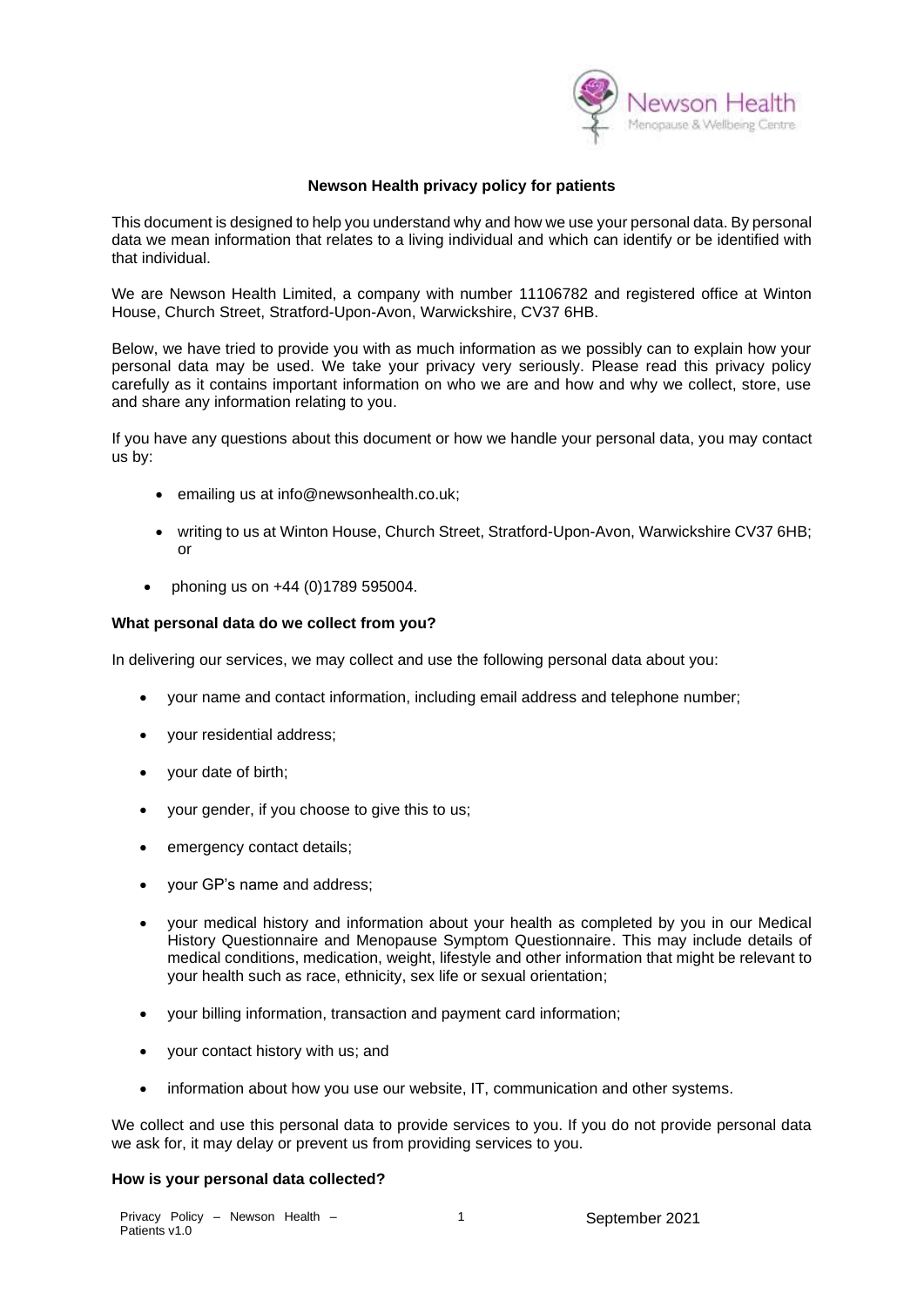

We collect most of this personal data directly from you—in person, by telephone, text or email and/or via our website and questionnaires. However, we may also collect information:

- from a third party with your consent, e.g. your GP;
- from cookies on our website for more information on our use of cookies, please see our cookie policy and website privacy policy at [www.newsonhealth.co.uk;](http://www.newsonhealth.co.uk/) and
- via our IT systems, eg. CCTV for in-clinic visits.

#### **How and why we use your personal data**

Generally, we will use your personal data to register you as a patient, administer the provision of services to you, manage our relationship with you and to improve the level of services that we offer.

Under data protection law, we can only use your personal data if we have a proper reason, eg:

- where you have given consent;
- to comply with our legal and regulatory obligations;
- for the performance of a contract with you or to take steps at your request before entering into a contract; or
- for our legitimate interests or those of a third party.

A legitimate interest is when we have a business or commercial reason to use your information, so long as this is not overridden by your own rights and interests. We will carry out an assessment when relying on legitimate interests, to balance our interests against your own.

The table below explains what we use your personal data for and why.

| What we use your personal data for                                                 | Our reasons (the legal basis for using<br>your data)                                                                                                           |
|------------------------------------------------------------------------------------|----------------------------------------------------------------------------------------------------------------------------------------------------------------|
| Providing our services to you                                                      | To perform our contract with you or to<br>take steps at your request before<br>entering into a contract                                                        |
| Operational reasons, such as improving efficiency,<br>training and quality control | For our legitimate interests or those of a<br>third party, i.e. to be as efficient as we can<br>so we can deliver the best service to you<br>at the best price |
| Updating and enhancing customer records                                            | To perform our contract with you or to<br>take steps at your request before entering<br>into a contract                                                        |
| Retaining evidence of the treatment / advice we<br>have given you                  | To comply with our legal and regulatory<br>obligations                                                                                                         |
| Providing marketing information to you on other<br>services we offer               | By consent to keep in touch with our<br>customers about the services we offer                                                                                  |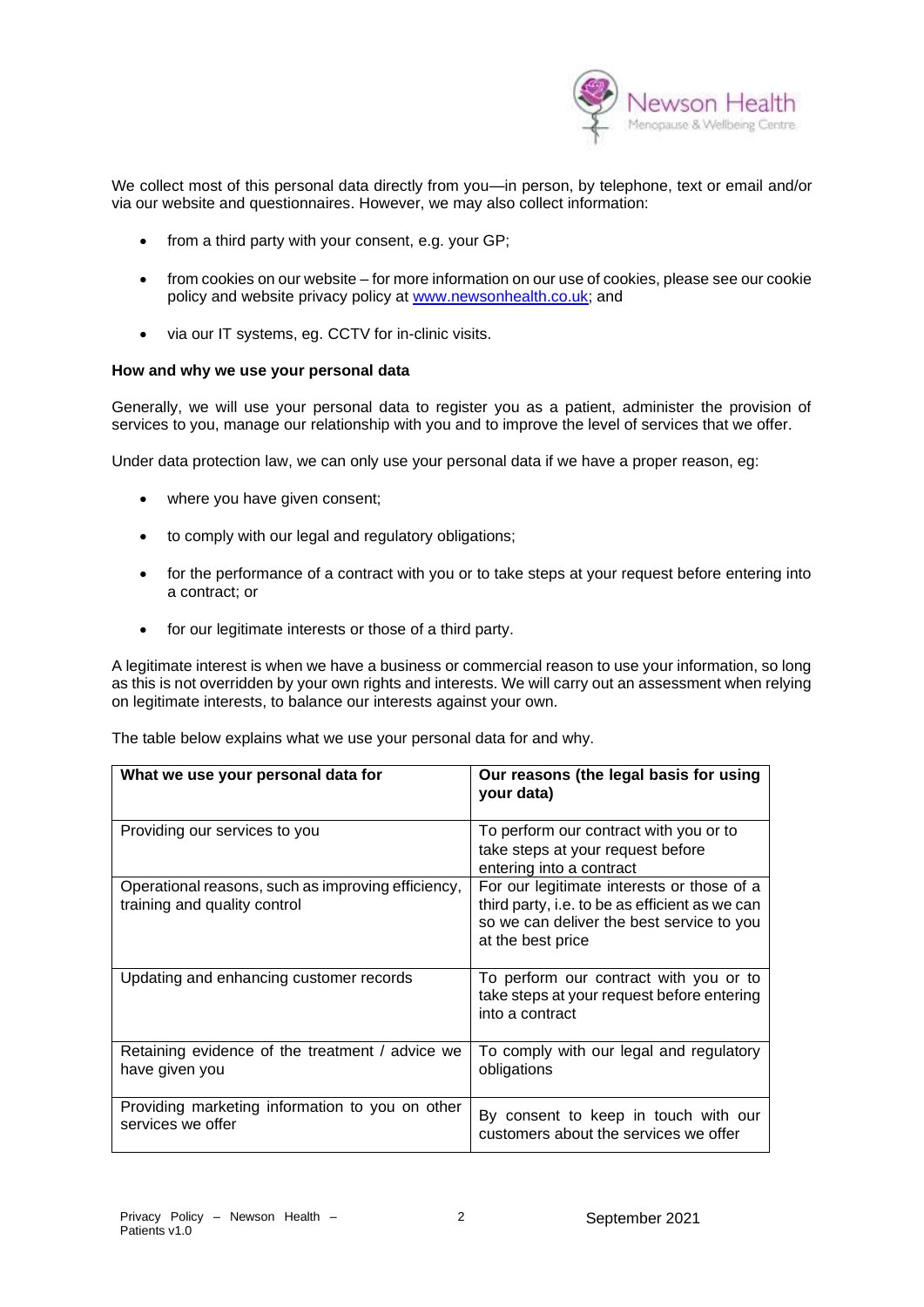

| Gathering and providing information required by or<br>relating to audits, enquiries or investigations by<br>regulatory bodies       | To comply with our legal and regulatory<br>obligations                                                                                                             |
|-------------------------------------------------------------------------------------------------------------------------------------|--------------------------------------------------------------------------------------------------------------------------------------------------------------------|
| Providing information required by external medical<br>practitioners and healthcare personnel involved in<br>your care and treatment | To perform our contract with you or to<br>take steps at your request before entering<br>into a contract.<br>To comply with our legal and regulatory<br>obligations |
| Generating anonymous statistics that may then be.<br>used by us and shared with third party for research<br>purposes                | For our legitimate interests or those of a<br>third party i.e. to develop new practices<br>and improve the services we offer to you                                |

# **How and why we collect special category personal data**

In providing our services to you we will be required to collect more sensitive personal data from you, to which additional protections apply under data protection law and may include:

- information relating to your health, including details of medical conditions, medication, weight and lifestyle;
- information revealing your racial or ethnic origin; and
- information on your sex life or sexual orientation or religious or philosophical belief that may be relevant to your health;

The legal basis for us processing such special category personal data is for the purposes of offering you healthcare, treatment and the management of our healthcare systems and services. This includes for the purposes of preventative medicine and giving you medical diagnoses.

When you first register for our services and at various points after that we will ask you to provide health data and complete questionnaires about your health and wellbeing. This includes questions about your symptoms, medication and health background.

Our legal basis for processing this data is your consent, which you can withdraw at any time by notifying us using the contact details contained in the "Your rights and how to exercise them" below.

As the data involved relates to your health, we shall ensure that any such consent obtained is explicit consent. Please note that without your consent to do this, we will be unable to offer you access to our clinic and services. This is because your health data is necessary for us to provide the support and information.

#### **Who do we share personal data with?**

Internally, we only grant access to personal data (including special category personal data) to those people that need access to that data to carry out their role.

Externally, we may share from time to time personal data (including special category personal data) with the following categories of recipients, but subject always to due respect for your privacy:

• our service providers, for instance: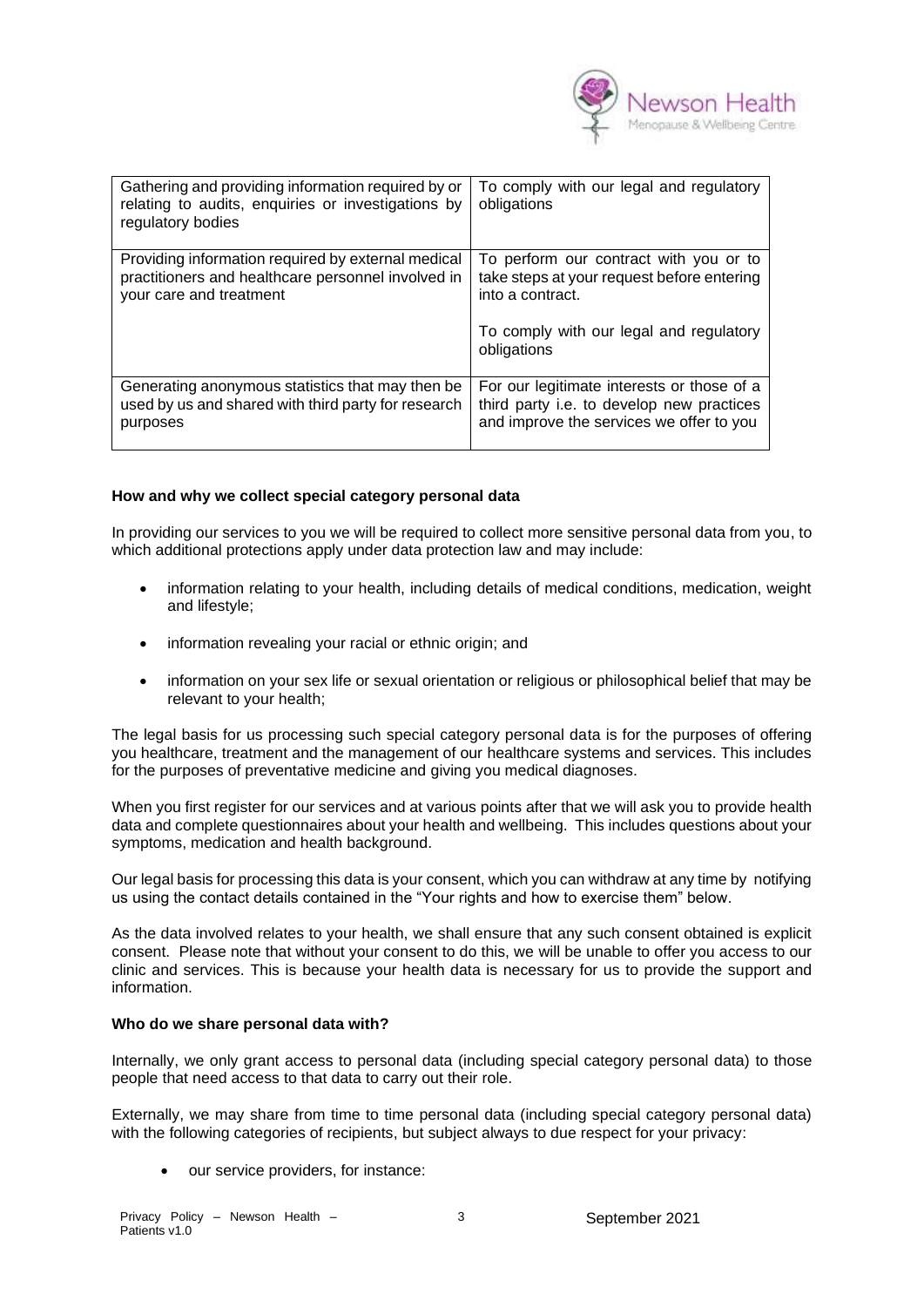

- the companies that manage our IT infrastructure;
- companies that provide us with cloud based IT systems:
- external companies providing services to us such as blood testing and analysis of tissue samples; and
- our external advisors, for instance IT consultants, accountants and lawyers,
- your GP and other medical practitioners or healthcare professionals involved in your care or treatment, only where we have been given express permission to do so or we have cause to believe that you are a danger to yourself or others;
- our regulators, law enforcement, intelligence services and other government authorities, where they require us to do so; and
- potential buyers of or investors in our business where necessary in connection with a due diligence exercise.

Where we share personal data (including special category personal data) externally we will always ensure that the recipient is committed contractually to only use personal data in compliance with our instructions and data protection law.

#### **How long will your data be kept?**

We will keep your personal data while we are providing services to you. Thereafter, we will keep your personal data for as long as is necessary:

- to respond to any questions, complaints or claims made by you or on your behalf;
- to show that we treated you fairly; and
- to keep records required by law.

We will not keep your personal data for longer than necessary. Different retention periods apply for different types of personal data, for example we are obliged to keep health data for a period of 8 (eight) years after the date on which we stop providing services to you.

When it is no longer necessary to keep your personal data, we will delete or anonymise it.

# **Transfers of personal data outside of the United Kingdom**

The UK has differing data protection laws than other countries, some of which may provide lower levels of protection of privacy. We generally store and process personal data inside the UK.

However, it is sometimes necessary for us to share your personal data to countries outside the UK for example where the third parties who assist us in providing the services (suppliers) are outside of the UK. In those cases we will comply with applicable UK laws designed to ensure the privacy of your personal data.

Where suppliers share data outside of the UK, we require our suppliers to do so in compliance with UK data protection laws, typically requiring them to enter into standard contractual clauses approved by the United Kingdom as providing equivalent protection to what would be in place had the personal data remained in the UK.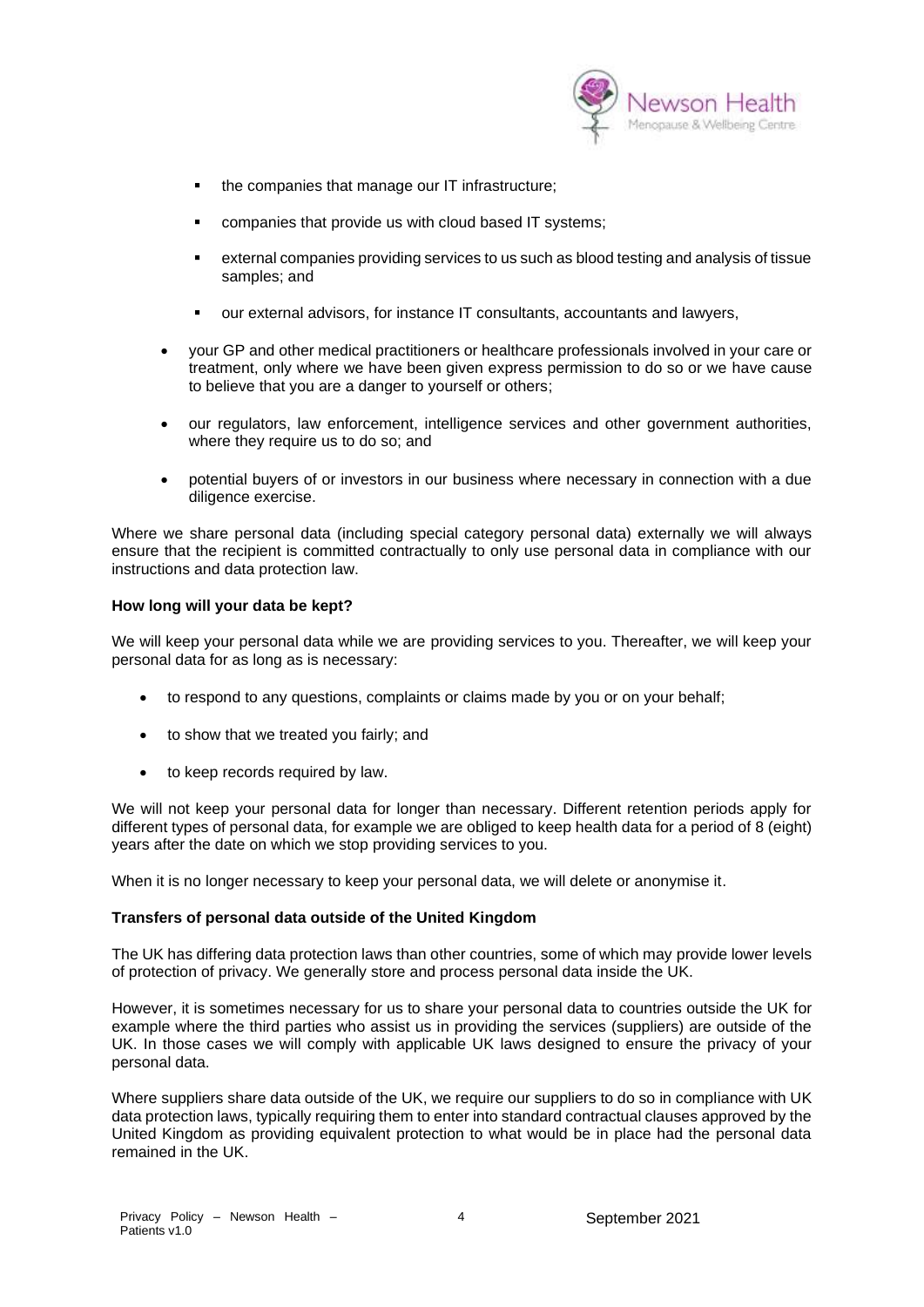

We can provide more information on the countries outside of the UK to which we transfer your personal data on request.

### **Keeping your personal data secure**

We have appropriate security measures to prevent personal data from being accidentally lost, or used or accessed unlawfully. We limit access to your personal data to those who have a genuine business need to access it. Those processing your information will do so only in an authorised manner and are subject to a duty of confidentiality. We continually test our systems and follow ISO 27001 good practice principles, which means we strive to follow top industry standards for information security.

We also have procedures in place to deal with any suspected data security breach. We will notify you and any applicable regulator of a suspected data security breach where we are legally required to do so.

#### **Your rights and how to exercise them**

The law gives you certain rights in respect of the personal data that we hold about you. Below is a short overview of those rights (for more information about the rights you have in respect of your personal data please visit the Information Commissioner's Office website: [www.ico.org.uk\)](http://www.ico.org.uk/).

#### • **Access**

With some exceptions designed to protect the rights of others, you have the right to a copy of the personal data that we hold about you.

Access to the personal data we hold on you is free of charge however, we may make a reasonable charge for additional copies of that data beyond the first copy, based on our administrative costs.

Where you have given us your personal data (i.e. you have completed the medical questionnaire), you may have the right to receive your copy of this data in a common electronic format. If you wish, we can provide copies of this data to other people, if it is technically feasible to do so.

#### • **Correction**

You have the right to have the personal data we hold about you corrected if it is factually inaccurate. This right does not extend to matters of opinion.

#### • **Deletion**

In some limited circumstances, you have the right to have personal data that we hold about you erased ("the right to be forgotten"). This right is not generally available where we still have a valid legal reason to keep the data (for example, in connection with a legal claim or because we are obliged to do so by law).

#### • **Objection**

You have the right to object to our processing of your personal data where we rely on "legitimate interests" as our legal basis for processing, but we may be able to continue processing if our interest outweighs your objection.

# • **Opting out of marketing**